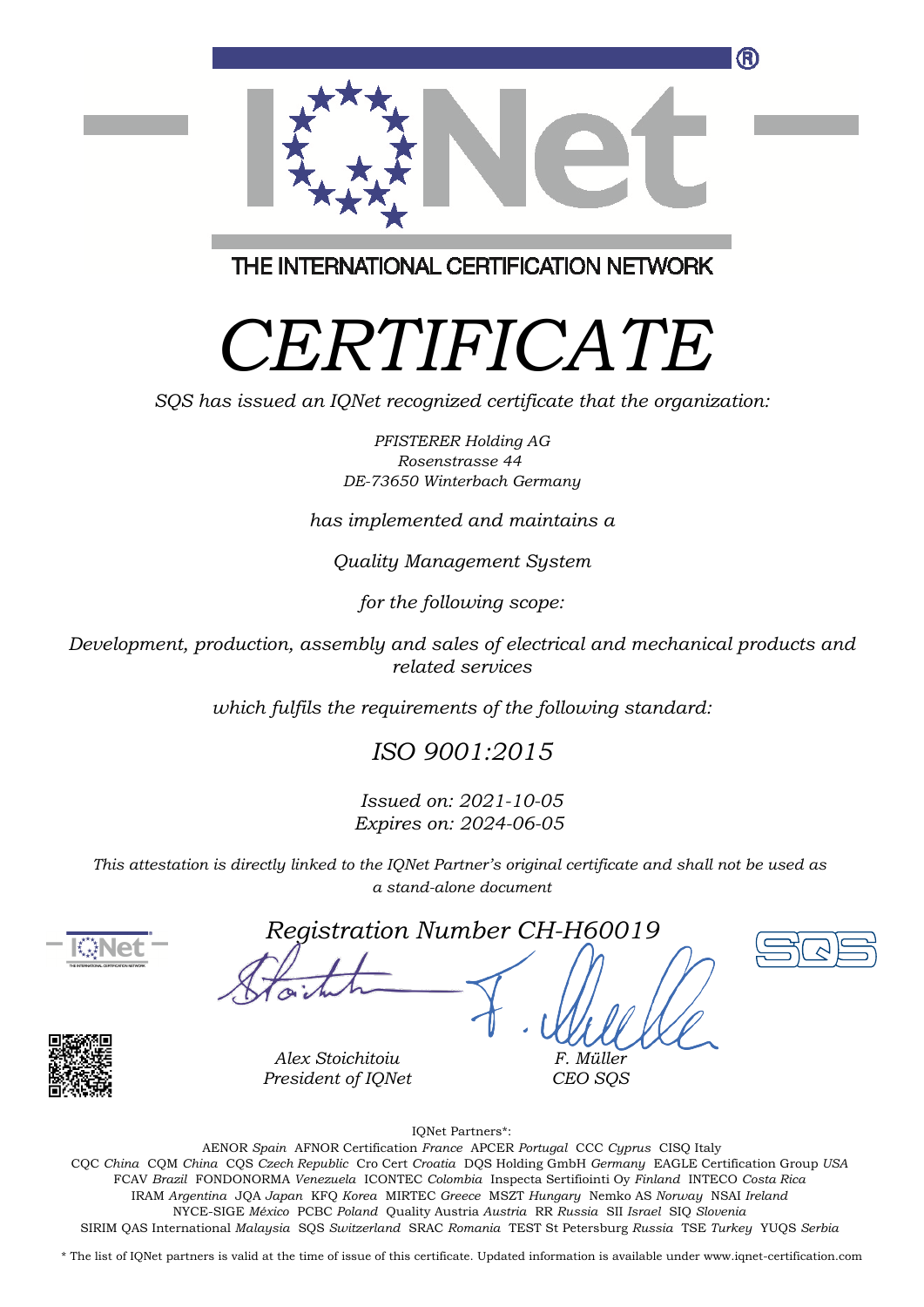

THE INTERNATIONAL CERTIFICATION NETWORK

# *CERTIFICATE*

*SQS has issued an IQNet recognized certificate that the organization:*

*PFISTERER Holding AG Rosenstrasse 44 DE-73650 Winterbach Germany*

*has implemented and maintains a*

*Environmental Management System*

*for the following scope:*

*Development, production, assembly and sales of electrical and mechanical products and related services*

*which fulfils the requirements of the following standard:*

### *ISO 14001:2015*

*Issued on: 2021-10-05 Expires on: 2024-06-05*

*This attestation is directly linked to the IQNet Partner's original certificate and shall not be used as a stand-alone document*



*Registration Number CH-H60019*





*Alex Stoichitoiu President of IQNet*

IQNet Partners\*:

*F. Müller CEO SQS*

This annex is only valid in connection with the above-mentioned certificate. FCAV *Brazil* FONDONORMA *Venezuela* ICONTEC *Colombia* Inspecta Sertifiointi Oy *Finland* INTECO *Costa Rica* AENOR *Spain* AFNOR Certification *France* APCER *Portugal* CCC *Cyprus* CISQ Italy CQC *China* CQM *China* CQS *Czech Republic* Cro Cert *Croatia* DQS Holding GmbH *Germany* EAGLE Certification Group *USA* IRAM *Argentina* JQA *Japan* KFQ *Korea* MIRTEC *Greece* MSZT *Hungary* Nemko AS *Norway* NSAI *Ireland* NYCE-SIGE *México* PCBC *Poland* Quality Austria *Austria* RR *Russia* SII *Israel* SIQ *Slovenia* SIRIM QAS International *Malaysia* SQS *Switzerland* SRAC *Romania* TEST St Petersburg *Russia* TSE *Turkey* YUQS *Serbia*

\* The list of IQNet partners is valid at the time of issue of this certificate. Updated information is available under www.iqnet-certification.com